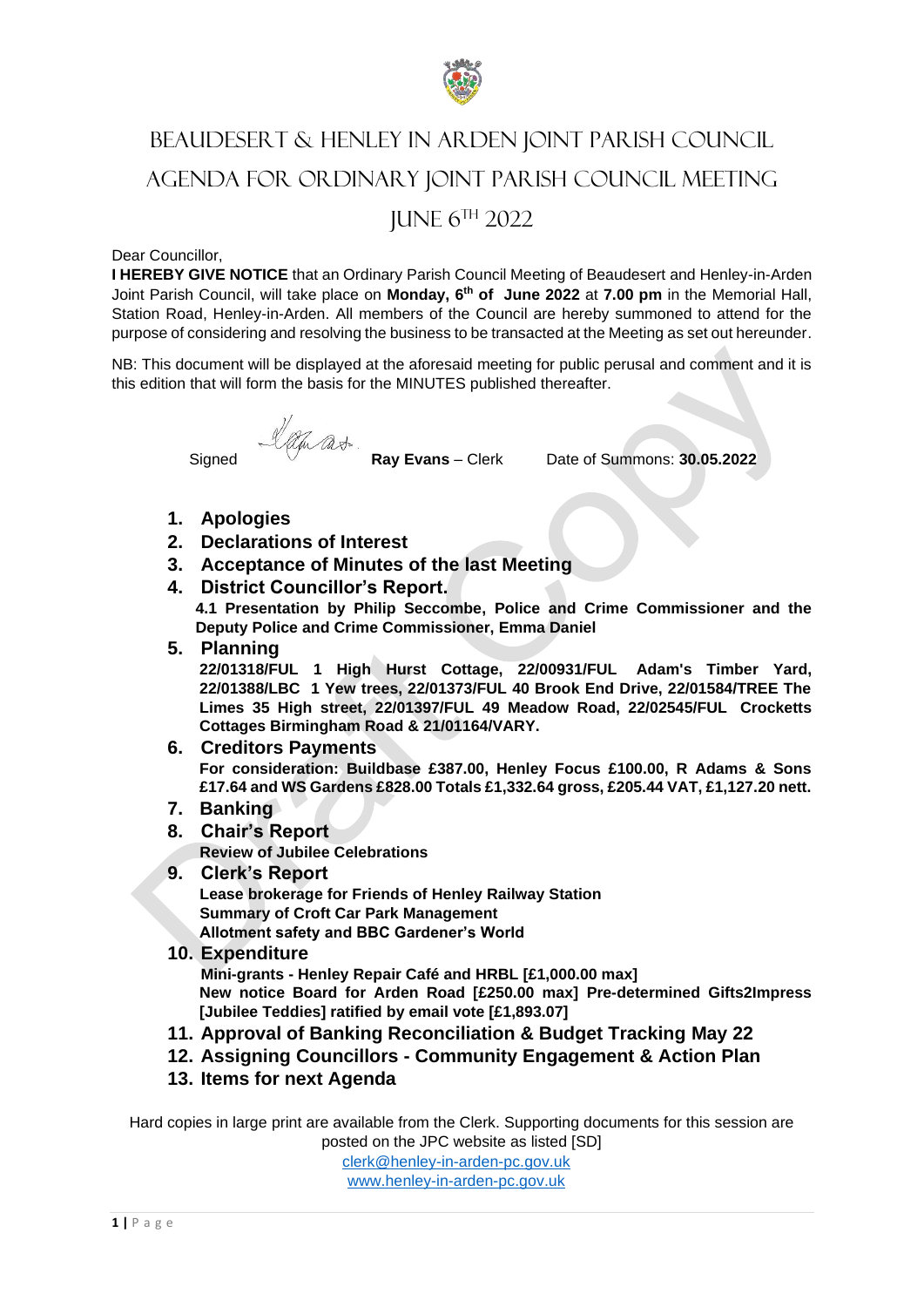

#### **Detailed Agenda**

### **1. APOLOGIES**

#### **Acceptance of Apologies for Absence**

Schedule 12 of the Local Government Act 1972.Under Section 85(1) of the Local Government Act1972, members present must decide whether the reason(s) for a member's absence are accepted.

### **2. DECLARATIONS**

**To Receive Declarations of Interest and Dispensations** Disclosable Pecuniary Interests) Regulations 2012 (SI 2012/1464) (NB this does not preclude any later declarations).

### **3. SIGNING MINUTES**

**To Receive & Sign Minutes of Last Meeting** LGA 1972 Sch 12 para 41(1)

Minutes of the Ordinary Meeting, **9 th of May 2022.**

### **4. DISTRICT COUNCILLOR**

**Reports from District Councillor Item 4.1 added today 6th June 2022** Cllr Matt Jennings reports is posted under supporting documents on the JPC website. **Presentation limited to 5 minutes**.

### **5. PLANNING**

**22/01318/FUL 1 High Hurst Cottage <https://apps.stratford.gov.uk/eplanning/AppDetail.aspx?appkey=RBAOSOPMLMF00> 22/00931/FUL Adam's Timber Yard [https://apps.stratford.gov.uk/eplanning/AppSearchResult.aspx?searchby=application&appref=0](https://apps.stratford.gov.uk/eplanning/AppSearchResult.aspx?searchby=application&appref=00931) [0931](https://apps.stratford.gov.uk/eplanning/AppSearchResult.aspx?searchby=application&appref=00931) 22/01388/LBC 1 Yew trees [https://apps.stratford.gov.uk/eplanning/AppSearchResult.aspx?searchby=application&appref=0](https://apps.stratford.gov.uk/eplanning/AppSearchResult.aspx?searchby=application&appref=01388) [1388](https://apps.stratford.gov.uk/eplanning/AppSearchResult.aspx?searchby=application&appref=01388) 22/01373/FUL 40 Brook End Drive [https://apps.stratford.gov.uk/eplanning/AppSearchResult.aspx?searchby=application&appref=0](https://apps.stratford.gov.uk/eplanning/AppSearchResult.aspx?searchby=application&appref=01373) [1373](https://apps.stratford.gov.uk/eplanning/AppSearchResult.aspx?searchby=application&appref=01373) 22/01584/TREE The Limes 35 High Street [https://apps.stratford.gov.uk/eplanning/AppSearchResult.aspx?searchby=application&appref=0](https://apps.stratford.gov.uk/eplanning/AppSearchResult.aspx?searchby=application&appref=01584) [1584](https://apps.stratford.gov.uk/eplanning/AppSearchResult.aspx?searchby=application&appref=01584) 22/01397/FUL 49 Meadow Road**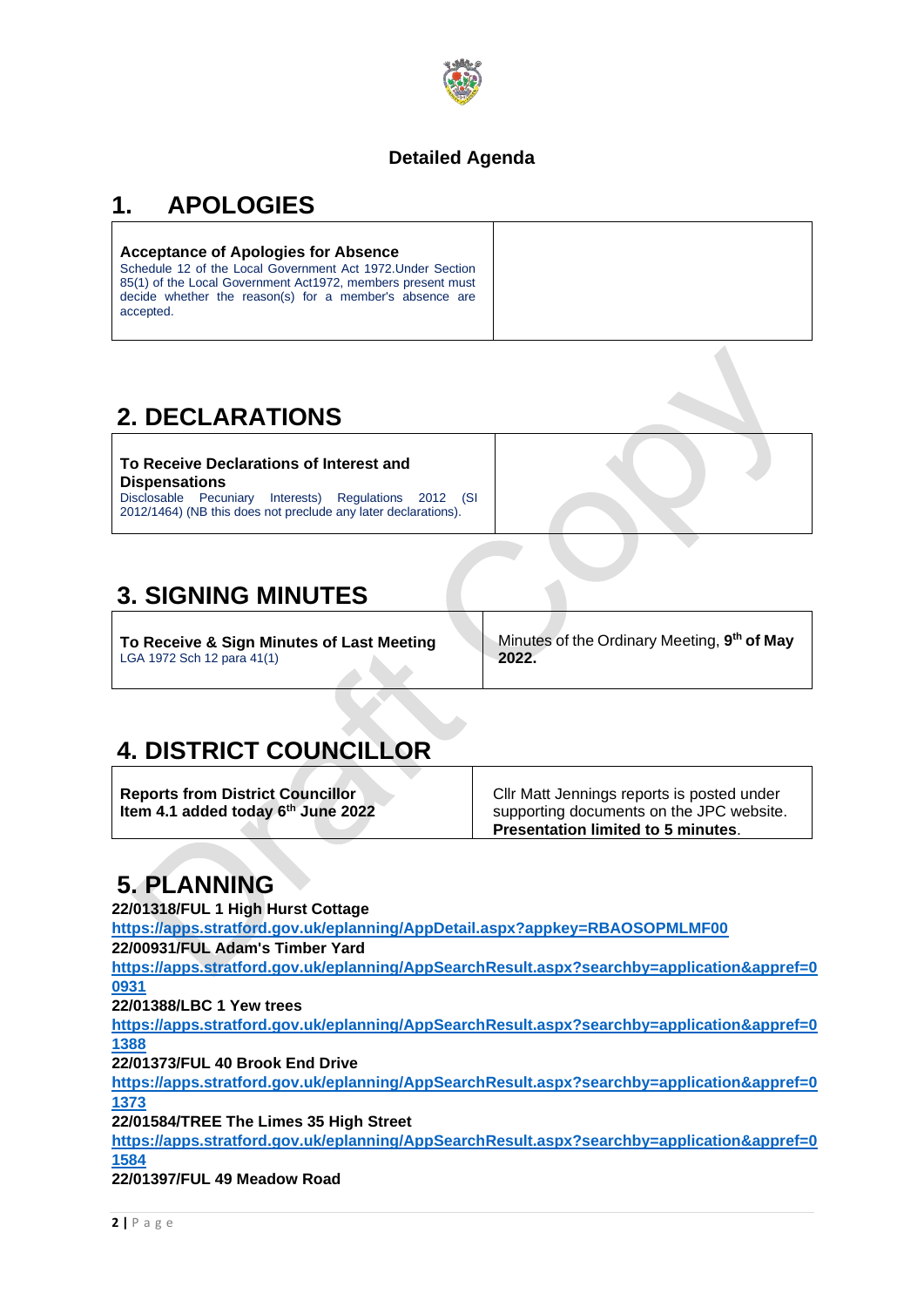

**[https://apps.stratford.gov.uk/eplanning/AppSearchResult.aspx?searchby=application&appref=0](https://apps.stratford.gov.uk/eplanning/AppSearchResult.aspx?searchby=application&appref=01397) [1397](https://apps.stratford.gov.uk/eplanning/AppSearchResult.aspx?searchby=application&appref=01397)**

**22/02545/FUL Crocketts Cottages Birmingham Road** 

**<https://apps.stratford.gov.uk/eplanning/AppDetail.aspx?appkey=QXK8UXPMIEA00> 21/01164/VARY. [APPEAL]**

**<https://apps.stratford.gov.uk/eplanning/AppDetail.aspx?appkey=QRAJSVPMIOH00>**

### **6. CREDITORS PAYMENTS**

**6.1 Payments made since last meeting**

| <b>Creditor</b>     | <b>Invoice</b><br><b>Date</b> | <b>Due</b><br>Date | Amount<br><b>Net</b> | <b>VAT</b> | <b>Gross</b> | <b>Description</b>                                                                           |  |
|---------------------|-------------------------------|--------------------|----------------------|------------|--------------|----------------------------------------------------------------------------------------------|--|
| <b>Henley Focus</b> | 26.04.22                      | 26.0.22            | £100.00              | £00.00     | £100.00      | May edition 2 page spread                                                                    |  |
| WS Gardens          | 25.04.22                      | 25.05.22           | £690.00              | £138.00    | £828.00      | April 2 cuts contract                                                                        |  |
| T Mousley & Son     | 03.03.22                      | 03.04.22           | £240.00              | £48.00     | £288.00      | <b>Riverside Gardens</b><br><b>URGENT JOB</b>                                                |  |
| T Mousley & Son     | 20.04.22                      | 20.05.22           | £200.00              | £40.00     | £240.00      | William James Way<br><b>URGENT JOB</b>                                                       |  |
| T Mousley & Son     | 20.04.22                      | 20.05.22           | £495.00              | £99.00     | £594.00      | Littleworth [subject to<br>planning] Sever ivy and<br>pollarding Willow<br><b>URGENT JOB</b> |  |
| Natalie Walker      | 01.03.22                      | 01.04.22           | £150.00              | £00.00     | £150.00      | NDP word template design                                                                     |  |
| Edge It             | 04.04.22                      | 04.05.22           | £15.00               | £3.00      | £18.00       | Band upgrade set up                                                                          |  |
| T Mousley & Son     | 26.04.22                      | 26.05.22           | £523.00              | £104.60    | £627.60      | Remedial tree works<br>adjacent to play towers,<br>tendered 19.01.2022                       |  |
| <b>HTDL</b>         | 03.05.22                      | 02.06.22           | £760.00              | £152.00    | £912.00      | Website support                                                                              |  |
| <b>HTDL</b>         | 03.05.22                      | 02.06.22           | £385.00              | £77.00     | £462.00      | Website hosting                                                                              |  |
| <b>WALC</b>         | 01.04.22                      | 01.06.22           | £765.00              | £111.80    | £876.80      | Annual subscription                                                                          |  |
| Tree Shop Ltd       | 05.04.22                      | 06.04.22           | £121.78              | £24.36     | £146.14      | JPC tree planting<br>campaign                                                                |  |

#### **6.2 Payments made since last meeting by email ratification**

| <b>Creditor</b>  | <b>Invoice</b> | <b>Due</b>  | <b>Amount</b> | <b>VAT</b> | <b>Gross</b> | <b>Description</b>        |
|------------------|----------------|-------------|---------------|------------|--------------|---------------------------|
|                  | Date           | <b>Date</b> | <b>Net</b>    |            |              |                           |
| <b>Buildbase</b> | 25.02.22       | 25.03.22    | £1,318.64     | £283.73    | £1,587.37    | Riverlands jetty          |
| <b>Buildbase</b> | 25.03.22       | 25.04.22    | £229.00       | £45.88     | £275.28      | Riverlands jetty          |
| <b>Buildbase</b> | 05.03.22       | 05.04.22    | £220.96       | £44.19     | £265.15      | Riverlands jetty          |
| <b>Buildbase</b> | 05.03.22       | 05.04.22    | £70.07        | £14.01     | £84.08       | Riverlands jetty          |
| Adomast          | 26.04.22       | <b>PFP</b>  | £1,635.00     | £327.12    | £1,962.72    | <b>Toddlers Play Area</b> |
| Manufacturing    |                |             |               |            |              | <b>Riverlands URGENT</b>  |
| Shakespeare's    | 11.04.22       | 11.05.22    | £197.92       | £39.58     | £237.50      | Tourism upgrade access    |
| England          |                |             |               |            |              |                           |
| 22CCGroup        | 28.04.22       | 28.04.22    | £490.00       | £98.00     | £588.00      | Jubilee Beacon deadline   |
|                  |                |             |               |            |              | purchase                  |
| Gifts2Impress    | 17.05.22       | 17.05.22    | £1,534.66     | £306.93    | £1,841.59    | Jubilee Teddy Bears       |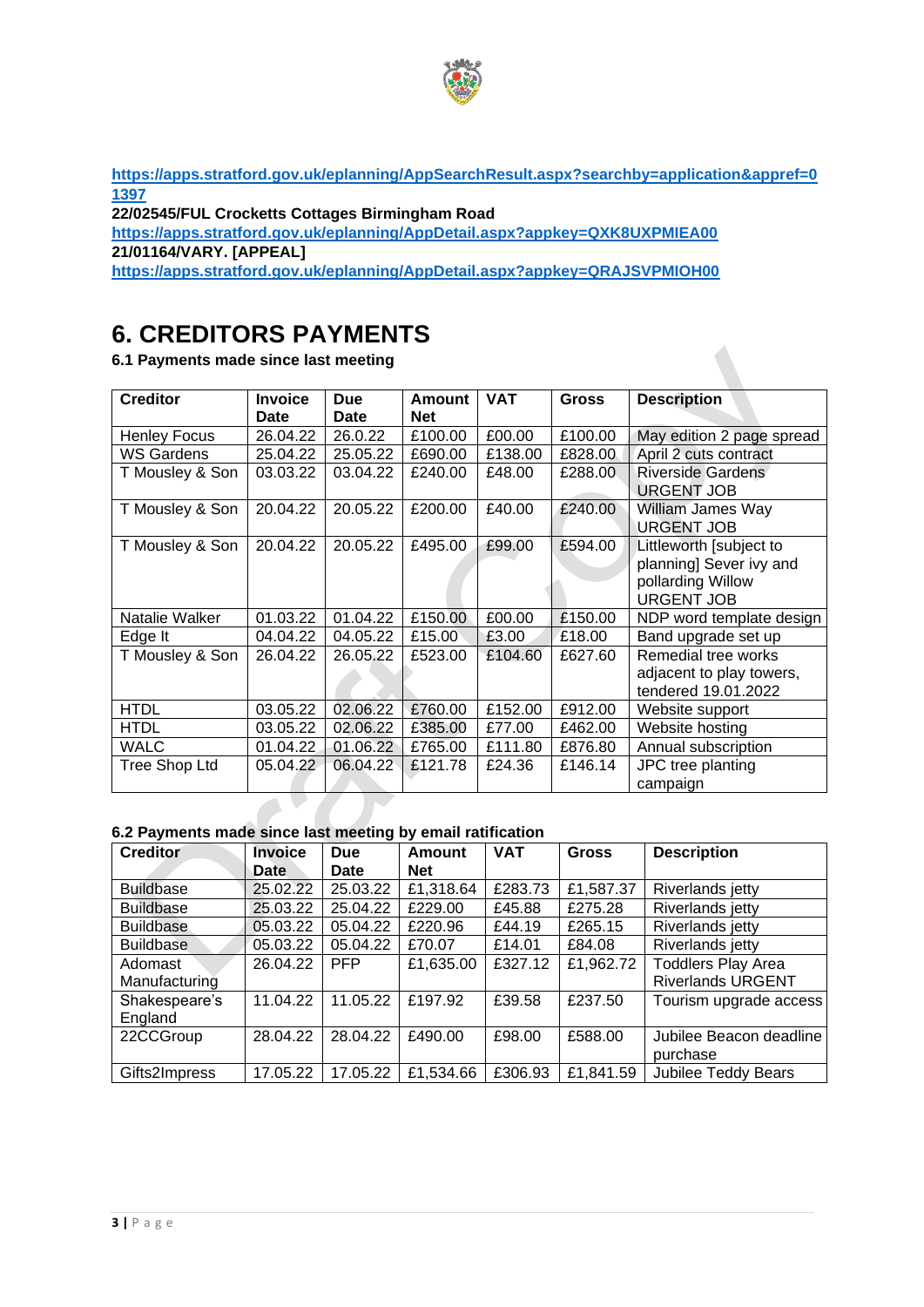

| <b>Creditor</b>     | <b>Invoice</b> | <b>Due</b> | Amount     | <b>VAT</b> | <b>Gross</b> | <b>Description</b>  |
|---------------------|----------------|------------|------------|------------|--------------|---------------------|
|                     | No.            | Date       | <b>Net</b> |            |              |                     |
| <b>Buildbase</b>    | 301413         | 17.06.22   | £332.50    | £64.50     | £387.00      | Posts and Postcrete |
| R Adams             | 185778         | 31.05.22   | £14.70     | £2.94      | £17.64       | Cement for slabbing |
| WS Gardens          | 10260          | 24.06.22   | £690.00    | £138.00    | £828.00      | May 2 cuts          |
| <b>Henley Focus</b> | JN22 04        | 24.06.22   | £100.00    | £00.00     | £100.00      | May inserts         |
| <b>Buildbase</b>    | 302453         | 04.07.22   | £70.78     | £3.54      | £74.32       | Propane Gas Beacon  |
|                     |                |            |            |            |              |                     |
|                     |                |            |            |            |              |                     |

#### **6.3 Payments to be considered by full Council**

#### **6.4**

#### **Income since last meeting.**

| Payee            | <b>Remittance Amount</b><br>Date |            | <b>Description</b>                   |
|------------------|----------------------------------|------------|--------------------------------------|
|                  |                                  |            |                                      |
| Lloyds           | $31.05.2022$   £1.24             |            | Interest paid - May 2022             |
| <b>SDC</b>       | 19.05.2022                       | £61,750.00 | Interest paid on WASPS s.106 payment |
| Allotment Income | Mav                              | £645.00    | Cash, cheques, and transfers         |
|                  |                                  |            |                                      |

 $\overline{\phantom{a}}$ 

### **7. BANKING**

| <b>Banking [Account Balances]</b><br>[Considered in earlier Finance Meeting and agreed by full<br>council] | The balances of accounts at 31.05.2022 are<br>Deposit Account £170,000.00<br>Current Account £2,676.21<br>Total £172,676.21<br>A copy of the bank statement for May is posted<br>on the JPC website. |
|------------------------------------------------------------------------------------------------------------|------------------------------------------------------------------------------------------------------------------------------------------------------------------------------------------------------|
|                                                                                                            |                                                                                                                                                                                                      |

### **8. CHAIR'S REPORT**

| <b>8.1 JUBILEE IN HENLEY</b><br>Chair to update all on outcome of the celebrations for the Platinum<br>Jubilee |  |
|----------------------------------------------------------------------------------------------------------------|--|
| <b>8.2 OTHER MATTERS</b><br>Other matters if appropriate.                                                      |  |

## **9. CLERK'S REPORT**

| The Clerk will advise all on the matter of a request for the JPC to<br>broker a limited lease holding on the building until such time as it |
|---------------------------------------------------------------------------------------------------------------------------------------------|
|---------------------------------------------------------------------------------------------------------------------------------------------|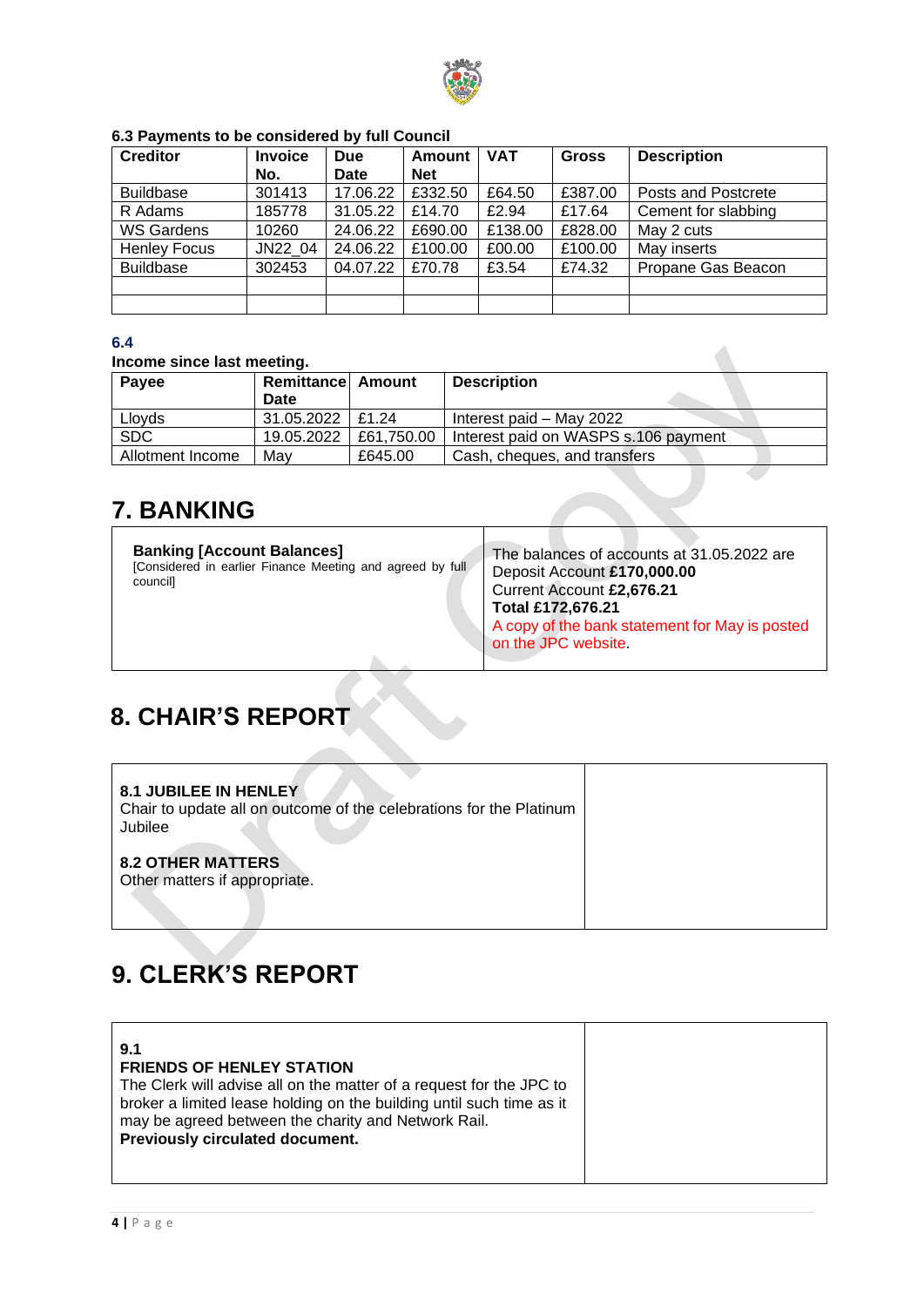

#### **9.2 SUMMARY OF CROFT CAR PARK OUTCOMES WITH KERB & SDC**

Clerk to provide an update on this matter.

#### **9.3 COMMUNITY GOVERNANCE REVIEW**

Clerk to advise Council on review of the numbers of elected members, suggesting a reduction from TWELVE to EIGHT members along with the rationale for raising the matter. If appropriate the matter can then be taken forward to the next meeting and a resolution sought to proceed with SDC on a full consultation.

#### **9.4 BBC GARDENERS WORLD FEATURE ON HENLEY**

To note the filming of the allotments in Henley for the popular TV programme. Clerk to update

#### **9.5 EV CHARGING TERMINALS HENLEY HIGH STREET**

Update on EV Chargers in Henley, response from a resident. The Council to discuss and if appropriate direct the Clerk to take further actions with WCC.

### **10. EXPENDITURE**

#### **To consider, and if appropriate approve payment for the following capital/service items of expenditure.**

The Accounts & Audit Regulations 2015 Part II, paras 3 & 4

| 10.1 Henley Repair Café Mini-Grant Request.<br>The Council to consider, and if appropriate award a mini grant to the<br>society named. [£500.00 max]<br>See supporting documents on website |  |
|---------------------------------------------------------------------------------------------------------------------------------------------------------------------------------------------|--|
| 10.2 Henley Royal British Legion<br>The Council to consider, and if appropriate award a mini grant to the<br>society named. [£500.00 max]<br>See supporting documents on website.           |  |
| 10.3 New Notice Board<br>The Council to consider, and if appropriate purchase a new notice board<br>for Arden Road [£250.00 max]<br>PLEASE REFER TO APPENDED PHOTOS                         |  |
| 10.4 Gifts2Impress [Proforma Payment]<br>Re-affirmation by full Council on email vote in favour of this payment.<br>[£1,841.59]                                                             |  |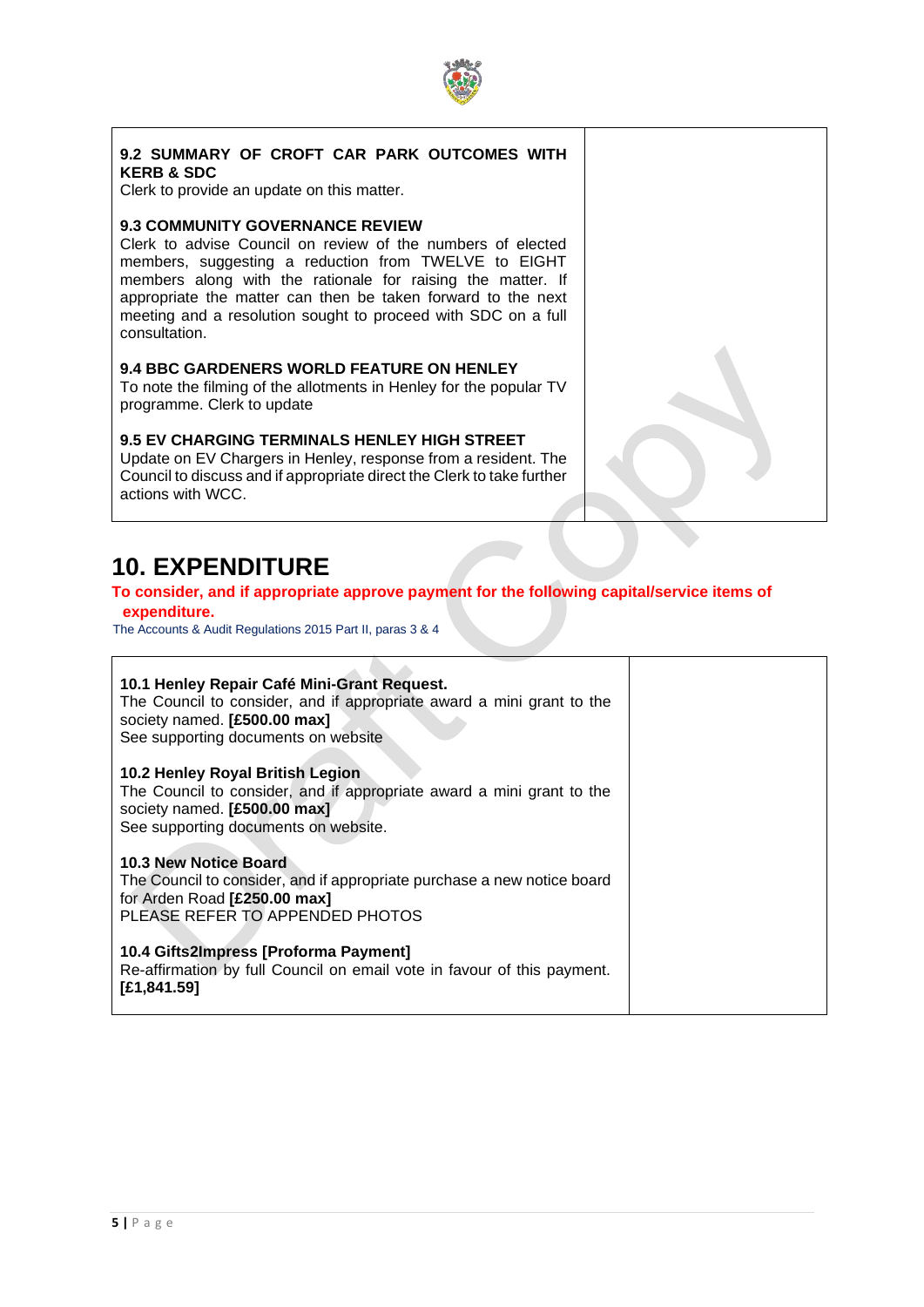

### **11. MONTHLY BANKING RECONCILATION AND BUDGET TRACKING REPORTS**

Previously posted on the JPC website, the Clerk will propose that members approve these reports as being a true and accurate report of financial dealing for the month of April 2022. **Banking Reconciliation:**

[https://www.henley-in-arden-pc.gov.uk/wp-content/uploads/2022/05/BANK-RECONCILIATION-TO-](https://www.henley-in-arden-pc.gov.uk/wp-content/uploads/2022/05/BANK-RECONCILIATION-TO-31.05.2022.pdf)[31.05.2022.pdf](https://www.henley-in-arden-pc.gov.uk/wp-content/uploads/2022/05/BANK-RECONCILIATION-TO-31.05.2022.pdf)

**Budget Tracking:**

[https://www.henley-in-arden-pc.gov.uk/wp-content/uploads/2022/05/BUDGET-TRACKING-](https://www.henley-in-arden-pc.gov.uk/wp-content/uploads/2022/05/BUDGET-TRACKING-STATEMENT-MAY-2022.pdf)[STATEMENT-MAY-2022.pdf](https://www.henley-in-arden-pc.gov.uk/wp-content/uploads/2022/05/BUDGET-TRACKING-STATEMENT-MAY-2022.pdf)

### **12. COUNCILLORS ASSIGNMENTS**

Assignment and allocation of duties for Councillors on 22-23 Action Plan

### **13. NEXT AGENDA**

**Items for Next Agenda** Clerk to note.

**Date of Next Ordinary Meeting – Monday the 4 th of July 2022 at 7.00pm**

**Signed………………………………… Date……………………………………………**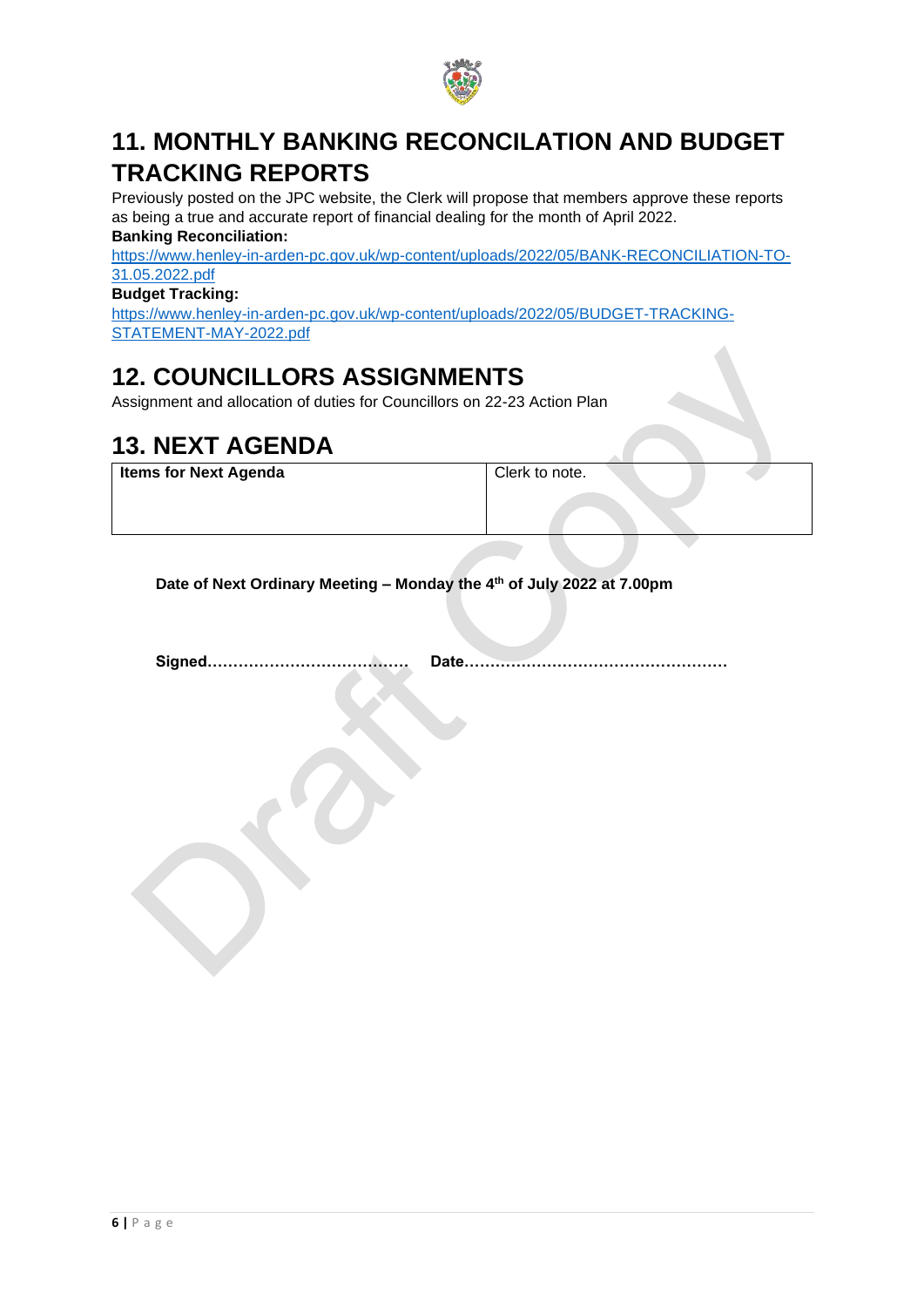

#### APPENDED PHOTOS [NOTICE BOARDS]